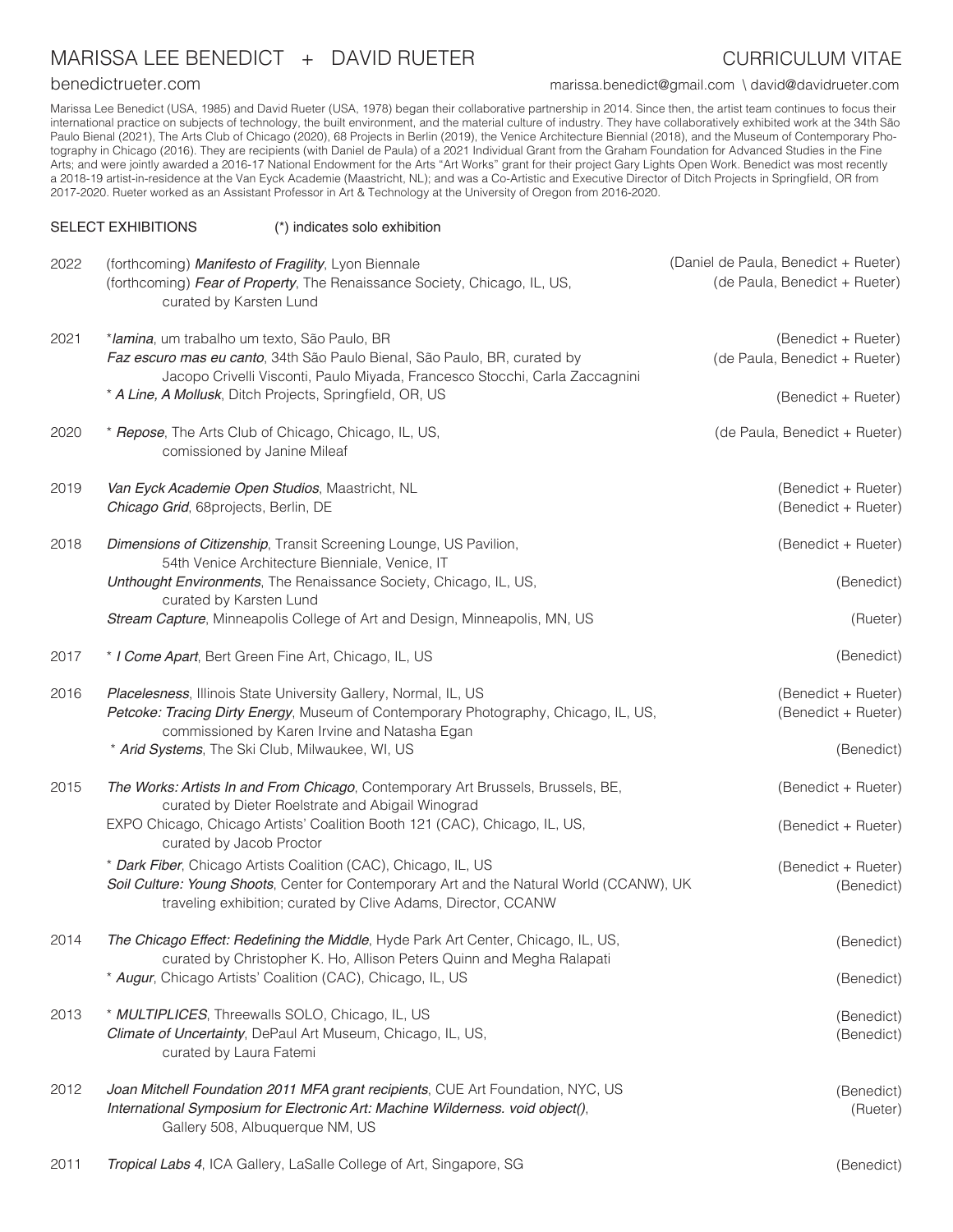# BENEDICT AND RUETER | CURRICULUM VITAE

## SELECT RESIDENCIES

| $2018 - 19$ | Jan van Eyck Academie, Maastricht, NL                                                   | (Benedict)          |
|-------------|-----------------------------------------------------------------------------------------|---------------------|
| 2017        | Artport, Tel Aviv, IL (in partnership with the Hyde Park Art Center, Chicago, IL, US)   | (Benedict)          |
| $2016 + 17$ | Center for Land Use Interpretation (CLUI) Desert Research Station, Hinkley, CA, US      | (Benedict + Rueter) |
| 2016        | The Banff Centre, "Research in Culture Residency: On Energy," Alberta, CN               | (Benedict + Rueter) |
|             | Artist-in-Residence, Illinois State University, Normal, IL, US                          | (Benedict)          |
|             | Jackman Goldwasser Residency, Hyde Park Art Center, Chicago, IL, US                     | (Benedict)          |
|             | co-residency with artists Meghan Moe Beitiks, Liz Ensz and Lindsey french               |                     |
| $2013 - 15$ | BOLT Residency, Chicago Artists Coalition, Chicago, IL, US                              | (Benedict)          |
| 2014        | Soil Culture Residency, Center for Contemporary Art and the Natural World (CCANW),      | (Benedict)          |
|             | University of Exeter, Environment and Sustainability Institute, Cornwall campus, UK     |                     |
| 2013        | Ox-Bow Fall Residency, Ox-Bow Scholarship (Joan Mitchell Foundation), Saugatuck, MI, US | (Benedict)          |
| 2012 / 2013 | ACRE Residency (2012 Simone's Scholarship), Steuben, WI, US                             | (Benedict / Rueter) |
|             | Mildred's Lane, Sister Crow's Adept Fellowship, Narrowsburg, PA, US                     | (Benedict)          |
| 2011        | Vermont Studio Center, Full Fellowship, Johnson, VT, US                                 | (Benedict)          |

#### SELECT GRANTS AND AWARDS

| 2021        | Individual Grantees, Graham Foundation for Advanced Studies in the Fine Arts        | (de Paula, Benedict + Rueter) |
|-------------|-------------------------------------------------------------------------------------|-------------------------------|
| 2020        | Oregon Arts Commission Career Opportunity Grant                                     | (Rueter)                      |
| $2016 - 17$ | NEA "Art Works" Grant, Gary Lights Open Works, Legacy Foundation, Gary, IN, US      | (Benedict + Rueter)           |
|             | supported by artist Jan Tichy and the Heat, Light Water Project,                    |                               |
|             | Project Manager Dr. Jeffreen Hayes, and the City of Gary Department of Public Parks |                               |
| 2013        | Honorary Mention in Interactive Art, Prix Ars Electronica 2013, Linz, AT            | (Rueter)                      |
|             | John W. Kurtich Scholarship for International Travel                                | (Rueter)                      |
| 2011        | Joan Mitchell Foundation, MFA Grant Recipient, US                                   | (Benedict)                    |
|             |                                                                                     |                               |

### SELECT PUBLICATIONS (AS AUTHOR / EDITOR)

| 2019 | Author, "Water Pressures," Unthought Environments (catalog), The Renaissance Society, US | (Benedict)                 |
|------|------------------------------------------------------------------------------------------|----------------------------|
|      | Co-authors, "Several Documents Pertaining to the Cascade Energy Park,"                   | (Cameron Hu, Chris Malcom, |
|      | <b>Energy Cultures, West Virgina University Press, US</b>                                | Benedict + Rueter)         |
| 2016 | Author, "Arid Systems: Observations on extremophiles in an age of extra-, hyper-,        | (Benedict)                 |
|      | super-objects," Antennae Magazine (http://www.antennae.org.uk/), UK                      |                            |
|      | Authors, "A Particulate Atmosphere: Dust, Data and States of Suspension,"                | (Benedict + Rueter)        |
|      | Data, Democracy and the Human Story: A Companion Reader, Vol. 2,                         |                            |
|      | Illionis Humanities Council, US                                                          |                            |

### SELECT BIBLIOGRAPHY

| 2021 | Artforum, "Smoke Signals," Silas Martí (9/13/2021)                                                                      |
|------|-------------------------------------------------------------------------------------------------------------------------|
|      | Folha, "Bienal de São Paulo tenta furar clima de ódio com obras que impõem convívio," João Perassolo (8/31/2021)        |
|      | G1, "MST makes an artistic intervention against hunger and agribusiness in an installation of the Bienal de São Paulo," |
|      | Beatriz Backes (11/12/2021)                                                                                             |
|      | Revista Select, "O velho mundo está morrendo," Gabriel Zacarias (11/30/2021)                                            |
| 2019 | Metropolis M, "Hosselen per voice message - Giulio Squillacciotti makes video about the collaboration between           |
|      | artists," Guus van Engelshoven (01/25/2019)                                                                             |
|      | "The Pit Call," dir. Giulio Squillacciotti, film (screened 1/25/19 through 2/22/19 Jan Van Eyck Academie, NL)           |
| 2018 | Artforum, "Critics Pick: Unthought Environments," Abigail Winograd (March 2018)                                         |
| 2017 | Canadian Art, "Canadian Oil Sands Waste Targeted in American Exhibition," Leah Sandals (5/18/2017)                      |
|      | Archdaily, "5 Video Works Selected to Exhibit at the 2018 U.S. Venice Biennale Pavilion," Patrick Lynch (12/14/2017)    |
|      | The Times of Northwest Indiana, "Artists Lighting up Gary Parks," Joseph S. Pete (6/17/2021)                            |
| 2016 | Chicago Reader, "The petcoke problems of the southeast side hit the MoCP," lonit Behar (7/28/2016)                      |
|      | Chicago Post-Tribune, "Art project to put lights in Gary Parks," Nancy Coltun Webster (5/19/2016)                       |
| 2015 | Artforum, "Golden Gate," Zeenat Nagree (2016)                                                                           |
|      | Visual Art Source, "Marissa Lee Benedict & David Rueter," Robin Dluzen (2015)                                           |
|      | Agenda Magazine (BE), "The Sweat of the Brow," Sam Steverlynck (5/20/2015)                                              |
| 2013 | Newcity, "Breakout Artists 2013: Chicago's Next Generation of Image Makers," Jason Foumberg                             |